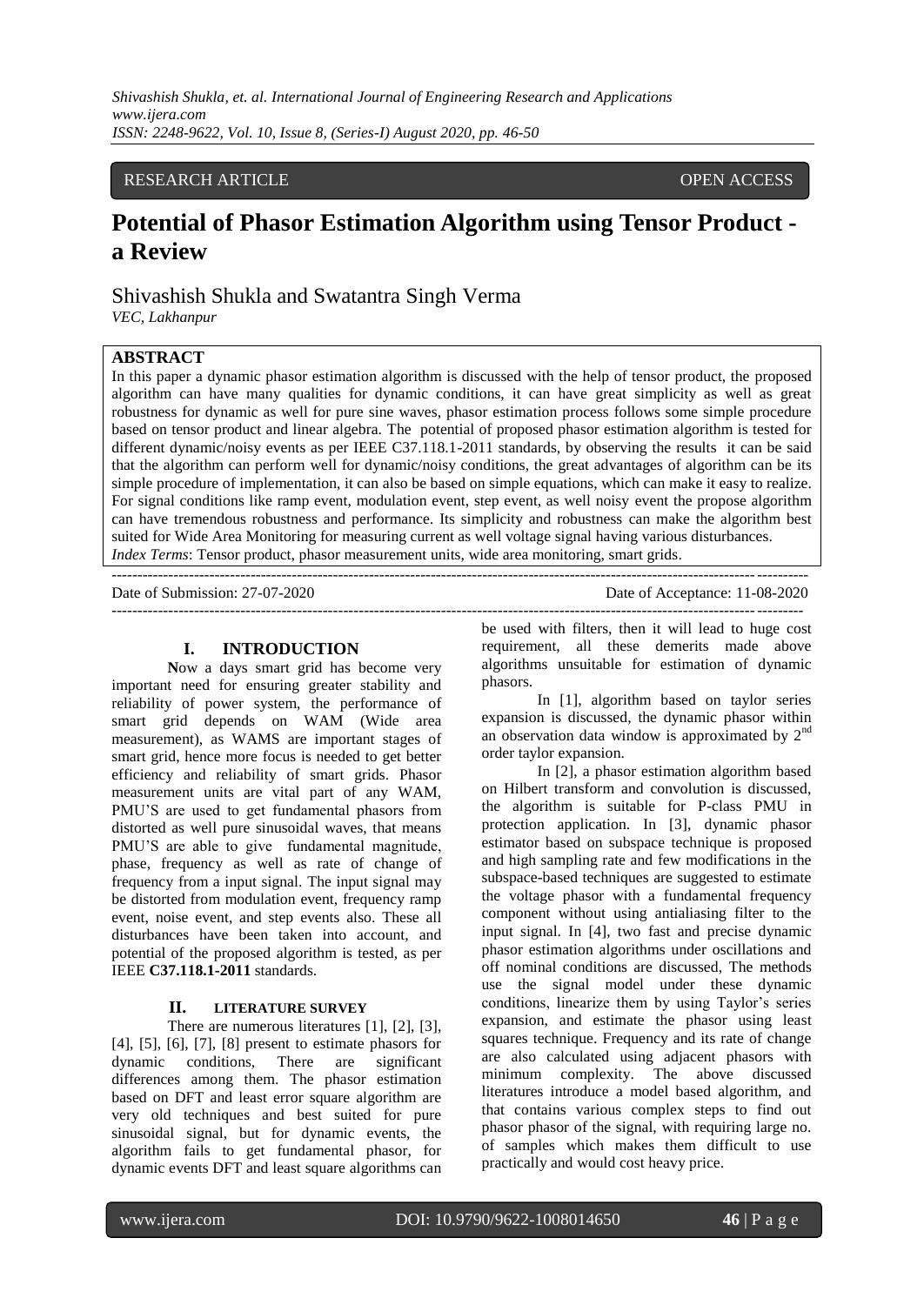Hence keeping all these requirements in consideration a novel phasor estimation technique can be introduced, which would not require any filter for dynamic phasor estimation, also it will give very good performance and will be based on simple procedures.

#### **III. DYNAMIC PHASOR ESTIMATOR**

Tensors were introduced in 1940s and 1950s by G.kron for use in circuit theory only, tensors can also be used in areas of signal processing, image processing[1].

Here one of the properties of tensors is used for phasor estimation in PMU, normally tensors are multidimensional matrix having various informations. That property of tensor is used here to get fundamental informations from a signal, Here tensor product or kroncker product is discussed.

Assume a sinusoidal wave

 $X(t) = X_m \sin(2\pi f t + \theta)$ (1)

Where  $X(t)$ =input signal,  $X_m$ =peak magnitude of the signal, θ=phase angle, f=fundamental frequency, t=time,

To prove the algorithm Taking N=4 samples Assume  $2\pi f = w$ 

In matrix form of above sine wave after sampling can be written as

$$
x(n) = \begin{bmatrix} \sin(\theta) \\ \sin(\theta n_1 + \theta) \\ \sin(\theta n_2 + \theta) \\ \sin(\theta n_3 + \theta) \\ \sin(\theta n_4 + \theta) \end{bmatrix}
$$
  
(2)

finding out Tensor product of equation (2) with itself

$$
x(n) \otimes x(n) = \begin{bmatrix} \sin(\overline{\theta}) & \sin(\overline{\theta}) \\ \sin(\overline{\theta} w n_1 + \theta) \\ \sin(\overline{\theta} w n_2 + \theta) \\ \sin(\overline{\theta} w n_3 + \theta) \\ \sin(\overline{\theta} w n_4 + \theta) \end{bmatrix} \otimes \begin{bmatrix} \sin(\overline{\theta} \theta) \\ \sin(\overline{\theta} w n_1 + \theta) \\ \sin(\overline{\theta} w n_2 + \theta) \\ \sin(\overline{\theta} w n_3 + \theta) \\ \sin(\overline{\theta} w n_4 + \theta) \end{bmatrix}
$$

(3)

I

Size of tensor spectrum depends on number of samples taken like

Signal has  $1 \times (N + 1)$  size

Size of Tensor spectrum  $= 1 \times 25$ 

$$
\sin(\theta) \sin(\theta) \sin(\theta) \n\sin(\theta) \sin(\theta) \sin(\theta) \n\sin(\theta) \sin(\theta) \sin(\theta) \n\sin(\theta) \sin(\theta) \sin(\theta) \n\sin(\theta) \sin(\theta) \n\sin(\theta) \sin(\theta) \n\sin(\theta) \sin(\theta) \n\sin(\theta) \sin(\theta) \n\sin(\theta) \sin(\theta) \n\sin(\theta) \sin(\theta) \n\sin(\theta) \sin(\theta) \n\sin(\theta) \sin(\theta) \n\sin(\theta) \sin(\theta) \n\sin(\theta) \sin(\theta) \n\sin(\theta) \sin(\theta) \n\sin(\theta) \sin(\theta) \n\sin(\theta) \sin(\theta) \n\sin(\theta) \sin(\theta) \n\sin(\theta) \sin(\theta) \n\sin(\theta) \sin(\theta) \n\sin(\theta) \sin(\theta) \n\sin(\theta) \sin(\theta) \n\sin(\theta) \sin(\theta) \n\sin(\theta) \sin(\theta) \n\sin(\theta) \sin(\theta) \n\sin(\theta) \sin(\theta) \n\sin(\theta) \sin(\theta) \n\sin(\theta) \sin(\theta) \n\sin(\theta) \sin(\theta) \n\sin(\theta) \sin(\theta) \n\sin(\theta) \sin(\theta) \n\sin(\theta) \sin(\theta) \n\sin(\theta) \sin(\theta) \n\sin(\theta) \sin(\theta) \n\sin(\theta) \sin(\theta) \n\sin(\theta) \sin(\theta) \n\sin(\theta) \sin(\theta) \n\sin(\theta) \sin(\theta) \n\sin(\theta) \sin(\theta) \n\sin(\theta) \sin(\theta) \n\sin(\theta) \sin(\theta) \n\sin(\theta) \sin(\theta) \n\sin(\theta) \sin(\theta) \n\sin(\theta) \sin(\theta) \n\sin(\theta) \sin(\theta) \n\sin(\theta) \sin(\theta) \n\sin(\theta) \sin(\theta) \n\sin(\theta) \sin(\theta) \n\sin(\theta) \sin(\theta) \n\sin(\theta) \sin(\theta) \n\sin(\theta) \sin(\theta) \n\sin(\theta) \sin(\theta) \n\sin(\theta) \sin(\theta) <
$$

(4)

And we are finding Tensor product of signal with itself, hence Tensor spectrum will have the size of  $1 \times N^2$ 

Generalized equation to find out samples containing fundamental phase in Tensor spectrum of sine wave with itself -Assume N samples are taken hence starting sample number =  $\left((N + 1) \times \frac{N}{2}\right)$  $(\frac{1}{2})+1$ Ending sample number  $\left( (N + 1) \times \frac{N}{2} \right)$  $\frac{1}{2}$  + 1+N, Hence samples between starting sample and ending sample will contain fundamental signal Starting sample number =  $\left( (4 + 1) \times \frac{4}{3} \right)$  $(\frac{1}{2})+1=11$ Ending sample number =  $\left((4 + 1) \times \frac{4}{3}\right)$  $\frac{1}{2}$  + 1+4 = 15 Samples containing fundamental =  $11^{th}$ ,  $12^{th}$ ,  $13^{th}$ ,14<sup>th</sup> ,and 15<sup>th</sup> of  $T(n)$ , Now adding the samples containing fundamental

 $F(n)=sin(wn<sub>2</sub> + \theta) sin(\theta) + sin(wn<sub>2</sub> + \theta)$ θsinwn1+θ+ sinwn2+θsinwn2+θ  $+ \sin(wn_2 + \theta) \sin(wn_3 + \theta) + \sin(wn_2 + \theta)$ θsinwn4+θ (5)

Taking out  $sin(wn_2 + \theta)$  common from equation (5) we can re-write the equation (5)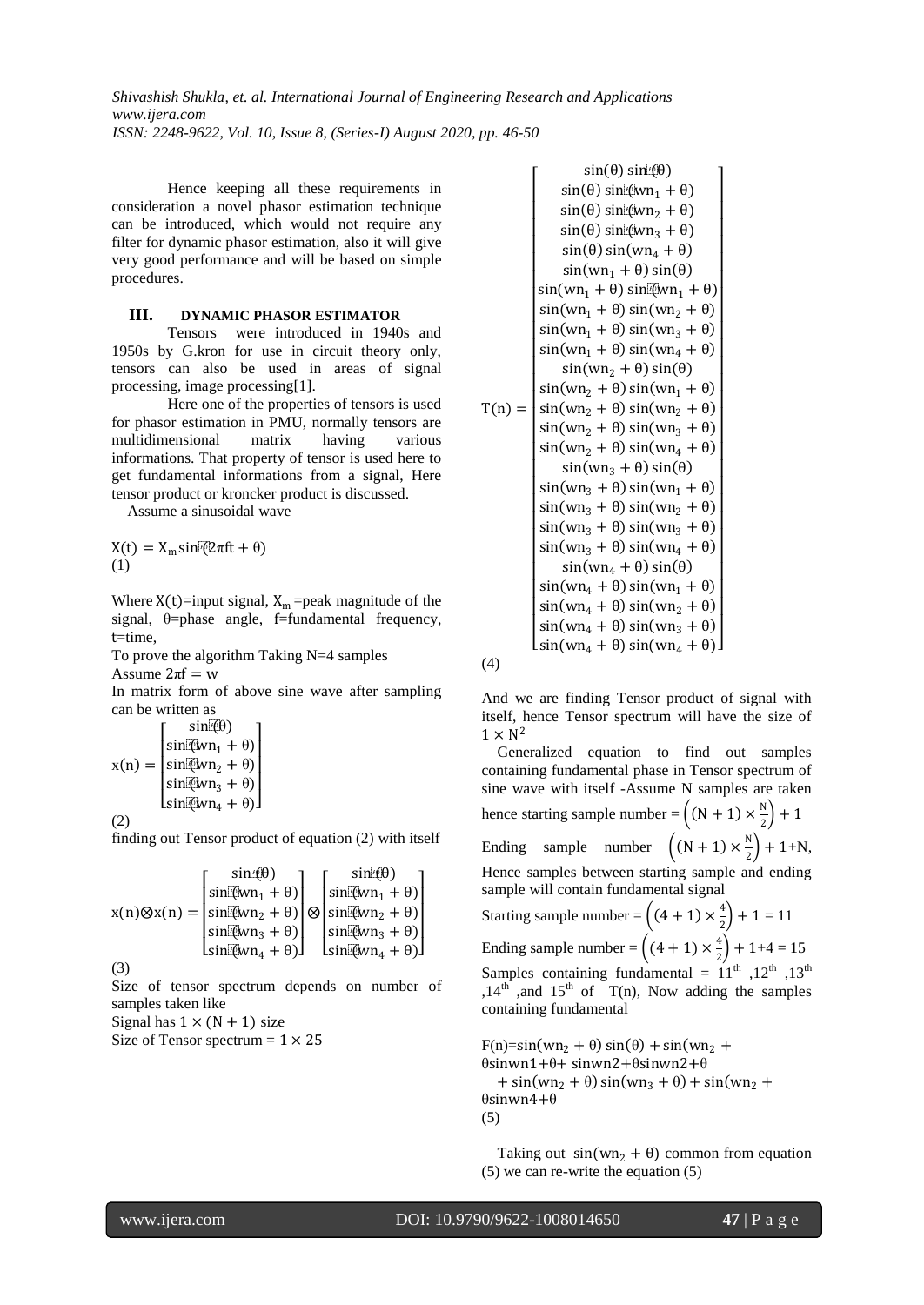$F(n) = sin(wn<sub>2</sub> + \theta) [sin(\theta) + sin(wn<sub>1</sub> + \theta) +$  $sin(wn_2 + \theta) + sin(wn_3 + \theta) + sin(kwn_4 + \theta)$ ] (6)

From equation (2) we can write equation (6) as  $F(n) = Kx(n)$ (7)

Where  $x(n)$  is fundamental sine wave, and  $K =$  $sin(\omega_1 + \theta)$  will have some constant value





From figure (1), it can be seen that the fundamental wave is contained within 11 to 15 samples, the minimum value of that small spectrum is to be found out and location of that minimum value is to be tracked which gives relationship between phase angle and location of small spectrum. Like this if N=8 samples fundamental sine wave can be found in tensor spectrum by adding samples from Starting sample number =  $\left( (8 + 1) \times \frac{8}{3} \right)$  $\frac{8}{2}$  + 1 = 33 Ending sample number =  $\left( (8 + 1) \times \frac{8}{3} \right)$  $\binom{6}{2}$  + 1+4 = 45 Here tensor spectrum will have size of  $1 \times (9 \times$  $9=1 \times 81$ 



**Fig.2:** Tensor spectrum with 8 samples





Fig.4: Fundamental view of tensor spectrum with 32 samples

In this paper  $N=256$  is taken hence Starting sample number =  $\left( (256 + 1) \times \frac{256}{3} \right)$  $\frac{36}{2}$  + 1= 32897 Ending sample number =  $\left( (256 + 1) \times \frac{256}{2} \right)$  $\frac{30}{2}$  +  $1+4= 33153$ Here tensor spectrum will have size of

 $1 \times (257 \times 257) = 1 \times 66049$ 

 Here F(n) can be found by adding samples from sample

number 32897 to sample number 33153



**Fig.5:** Fundamental view of tensor spectrum with 256 samples

So it can be witnessed from above tensor spectrum that peak value of the spectrum is constant which is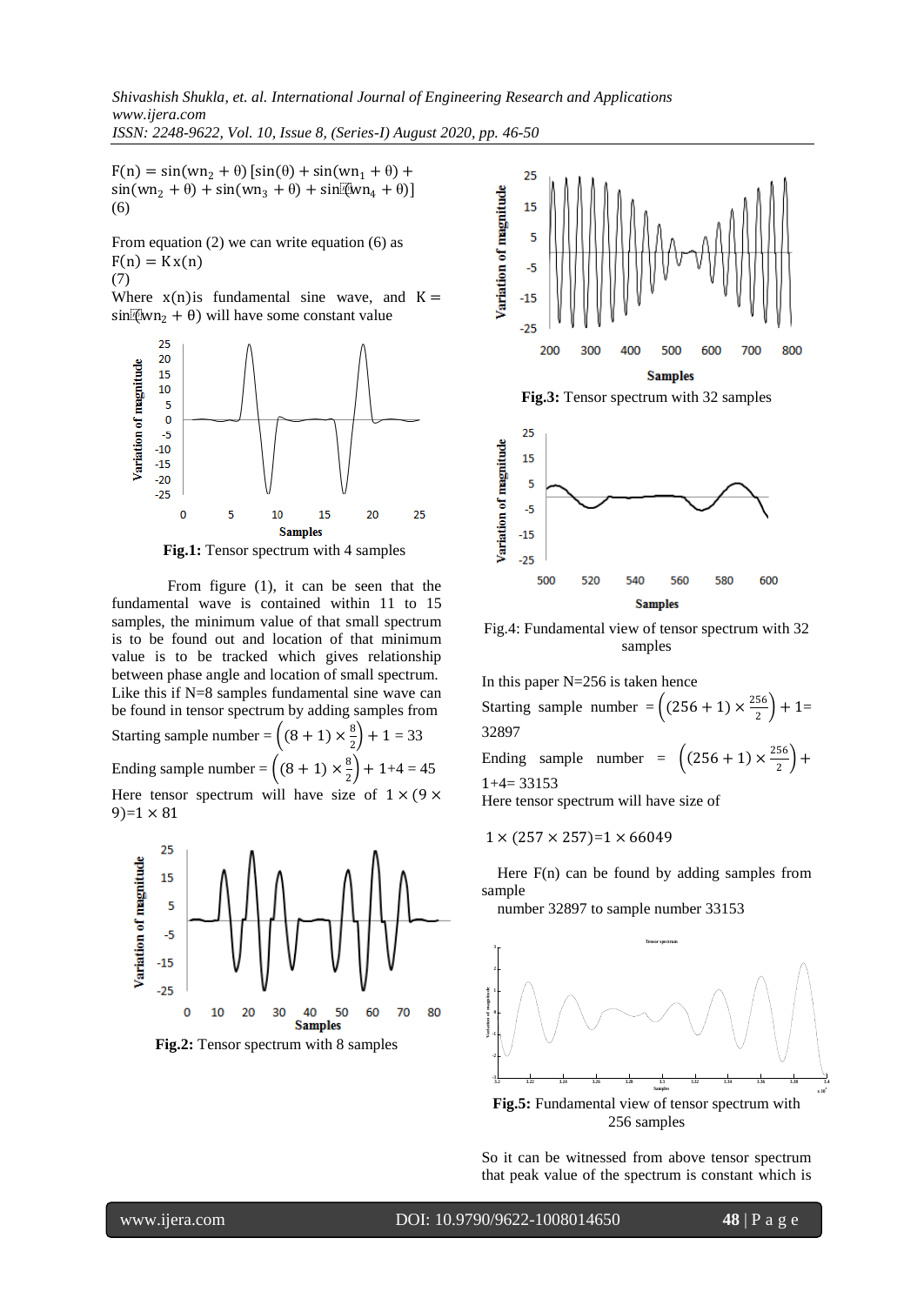*Shivashish Shukla, et. al. International Journal of Engineering Research and Applications www.ijera.com ISSN: 2248-9622, Vol. 10, Issue 8, (Series-I) August 2020, pp. 46-50*

square of fundamental magnitude taken, hence the magnitude can be found by taking square root of peak value of tensor spectrum and also by taking minimum value of  $F(n)$  and finding out its location in X-axis with respect to phase change, relation between phase change and location of small value of fundamental spectrum in X-axis can be obtained as it can be seen it gives linear relation.



**Fig.6:** Location of small spectrum for pure sine wave

Fig (6) shows the relation between change of location of fundamental spectrum with respect to phase angle variation for pure sinusoidal wave. It can be observed from fig  $(7)$ , $(8)$ , $(9)$ , $(10)$  that for dynamic signal also the algorithm gives linear relation with phase change which is desirable.

| <b>TABLE-1</b> signals used |                                                |  |
|-----------------------------|------------------------------------------------|--|
| Signals                     | Equations                                      |  |
| Sine wave                   | $x(t) = X_m \sin(2\pi ft + \theta)$            |  |
| Step change                 | x(t)                                           |  |
| event                       | $= X_{m} (1 + K_{xs} U_{1}(t)) \sin(2\pi ft)$  |  |
|                             | $+ K_{\rm as} U_1(t) + \theta$                 |  |
| Frequency                   | $x(t) = X_m \sin(2\pi ft + \pi R_f t^2)$       |  |
| ramp event                  | $+(\theta)$                                    |  |
| Modulatio                   | x(t)                                           |  |
| n event                     | $= X_{m} (1 + K_{xm} \sin(2\pi f_{m}))$        |  |
|                             | $+ \theta$ ))sin(2 $\pi$ ft                    |  |
|                             | $+ K_{am} \sin(2\pi f_m t) + \theta$           |  |
| <b>Noise</b>                | $x(t) = X\sin(2\pi ft + \theta) + \varepsilon$ |  |
| event                       |                                                |  |

In table (1)  $x(t)$ =input signal,  $X_m$ =peak magnitude of the signal, θ=phase angle, f=fundamental frequency,  $t=time$ ,  $K_{xm} = modulation$  index,  $K_{am}$ =phase sensitivity,  $f_m$ =modulation frequency,  $R_f$ =frequency ramp rate,  $K_{xs}$ =magnitude step size,  $K_{as}$  = phase step size,  $U_1(t)$  = unit step signal,  $\varepsilon$ =Gaussian noise present in the signal

| <b>TABLE-2</b> specifications used |              |                 |
|------------------------------------|--------------|-----------------|
| Parameter                          | Notati       | Specificatio    |
| on                                 |              | ns              |
| Nominal                            | $X_{m}$      | 5 volts         |
| magnitude                          |              |                 |
| Nominal                            | f            | 50Hz            |
| frequency                          |              |                 |
| Phase angle                        | θ            | 30 Degree       |
| Phase angle                        | $K_{am}$     | 0.1             |
| sensitivity                        |              |                 |
| Modulation                         | $f_{m}$      | $0.2$ to $2$ Hz |
| frequency                          |              |                 |
| Step change                        | $K_{\rm xs}$ | 0.1             |
| size                               |              |                 |
| Phase step                         | $K_{ac}$     | 0.1             |
| size                               |              |                 |
| Noise                              | ε            | 15 db to 50     |
|                                    |              | db SNR          |

In this work, the following specifications as shown in Table 2 are taken to test proposed phasor estimation algorithms. The proposed algorithm is able to estimate one phasor per cycle at a sampling rate of 256 samples per cycle.



**Fig.8:** Change of location of small spectrum for noise event